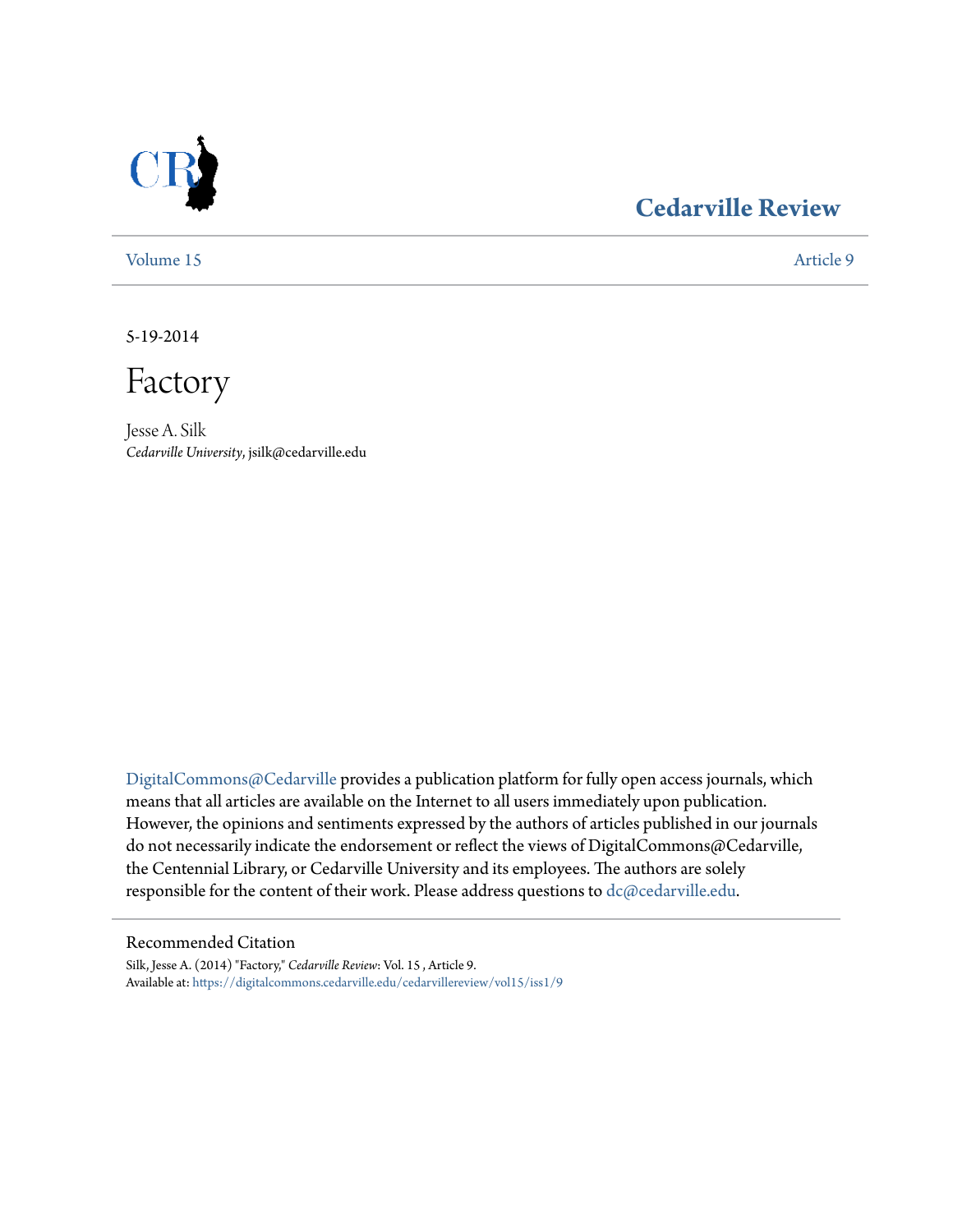## Factory

Browse the contents of [this issue](https://digitalcommons.cedarville.edu/cedarvillereview/vol15/iss1) of *Cedarville Review*.

#### **Description (Optional)**

An imagist poem of a factory scene that describes both the inside of the factory and a view of it in the evening sky from the highway.

# **Creative Commons License**<br> **@ 089**

This work is licensed under a [Creative Commons Attribution-Noncommercial-No Derivative Works 4.0](http://creativecommons.org/licenses/by-nc-nd/4.0/) [License.](http://creativecommons.org/licenses/by-nc-nd/4.0/)

#### **About the Contributor (Optional)**

Jesse Silk is a Northeast Ohio native and an avid fan of music and clever comedy. He aspires to continue to write in both the fields of creative writing, academia, and music.

Follow this and additional works at: [https://digitalcommons.cedarville.edu/cedarvillereview](https://digitalcommons.cedarville.edu/cedarvillereview?utm_source=digitalcommons.cedarville.edu%2Fcedarvillereview%2Fvol15%2Fiss1%2F9&utm_medium=PDF&utm_campaign=PDFCoverPages)



Part of the [Poetry Commons](http://network.bepress.com/hgg/discipline/1153?utm_source=digitalcommons.cedarville.edu%2Fcedarvillereview%2Fvol15%2Fiss1%2F9&utm_medium=PDF&utm_campaign=PDFCoverPages)